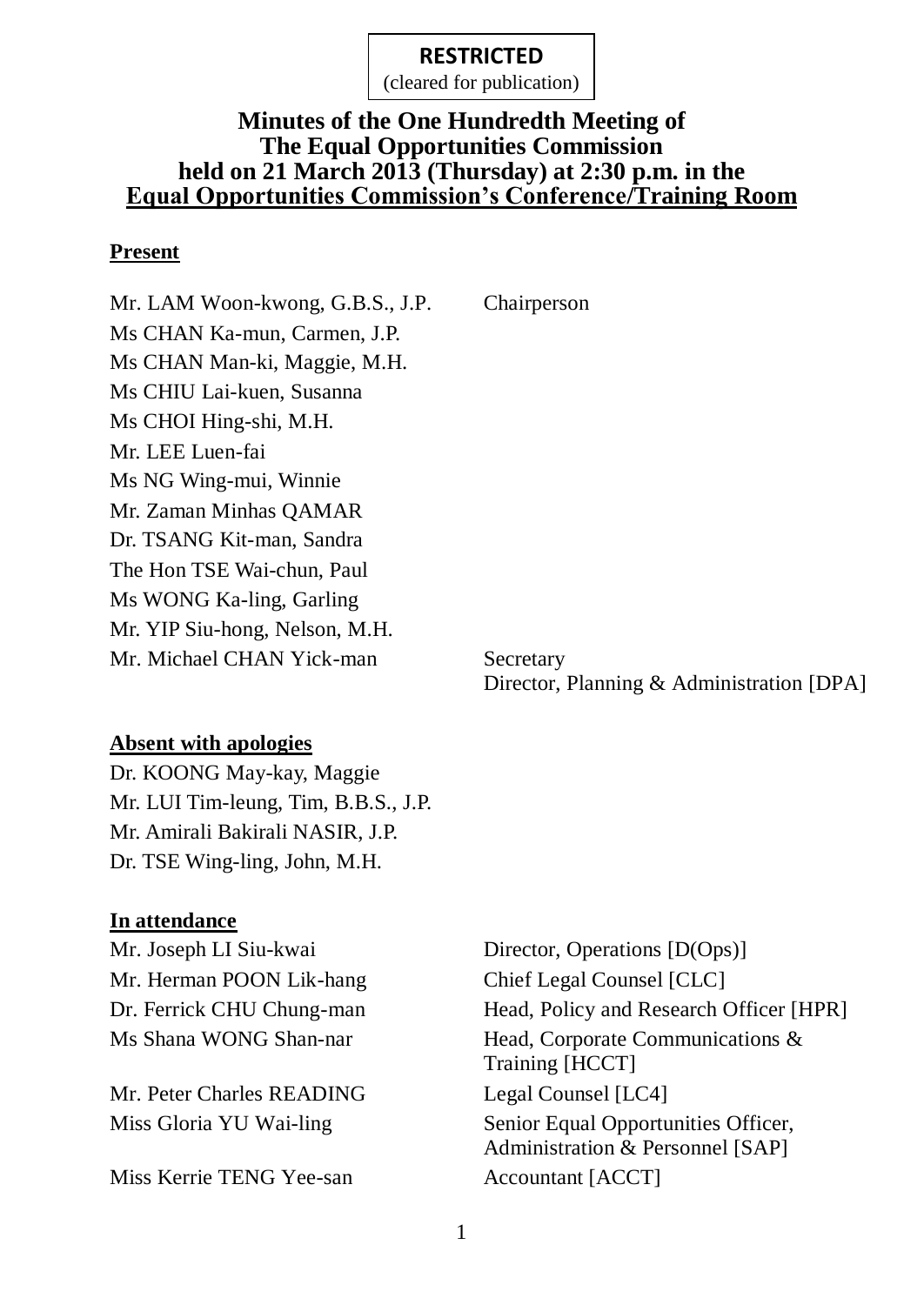(cleared for publication)

# **I. Introduction**

1. The Chairperson (C/EOC) welcomed all Commission Members (Members) to the  $100<sup>th</sup>$  Meeting. Apologies for absence were received from Dr. KOONG May-kay, Maggie, Mr. LUI Tim-leung, Tim, BBS, JP, Mr. Amirali Bakirali NASIR, JP and Dr. TSE Wing-ling, John, MH due to clash of meeting schedules/other business engagements/out of town business.

2. C/EOC said that a press briefing would be held after the meeting in accordance with the usual practice.

**II. Confirmation of Minutes** (Agenda Item No. 1)

3. The Minutes of the  $99<sup>th</sup>$  Meeting held on 20 December 2012 and issued to Members on 17 January 2013 were confirmed without amendment.

# **III. Matters Arising** (Agenda Item No. 2)

4. There were no matters arising from the last meeting that required Members' immediate attention in this meeting.

#### **IV. New Agenda Items**

#### **Review of Work of the EOC in 2012**

(EOC Paper No. 1/2013; Agenda Item No. 3)

5. EOC Paper No. 1/2013 provided a statistical representation of the work of the EOC in 2012, work/project progress and conduct of legal assistance actions in the second half of 2012.

*(Ms Susanna CHIU, Dr Sandra TSANG, Mr. Nelson YIP and SAP joined the meeting at this juncture.)*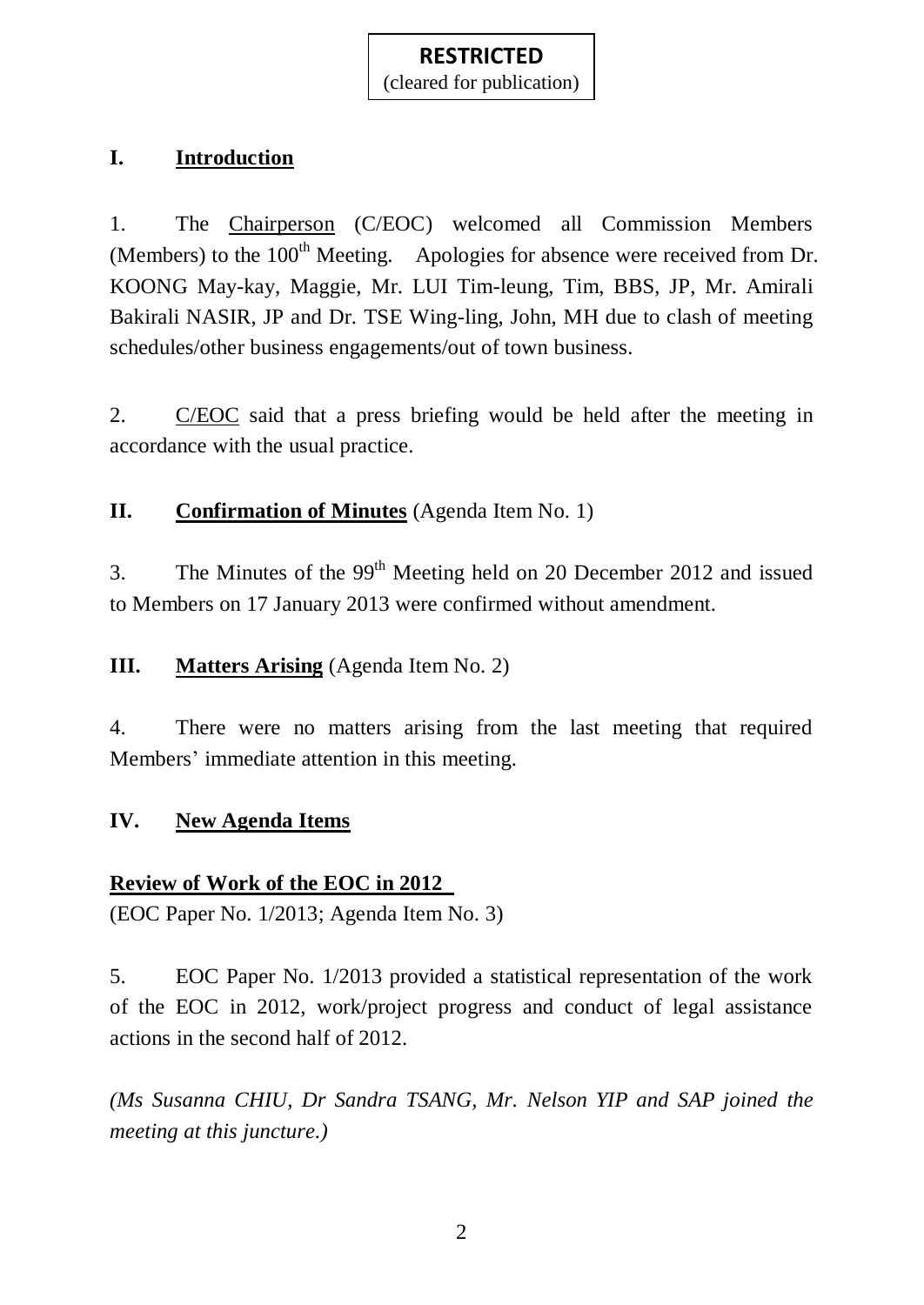(cleared for publication)

6. In response to questions raised by Ms Maggie CHAN, CLC said that the full year figure on the number of applications for legal assistance received for 2011 and 2012 were 63 and 32 respectively as stated in Annex 1 of EOC Paper No. 1/2013 and budget was never a criterion for consideration in the granting of legal assistance. The reduction in the number of applications would in part be due to the higher conciliation success rate. In response to questions raised by Mr. Nelson YIP, HCCT said that the EOC offered consultancy service at a fee to organizations asking for assistance in establishing/reviewing their equal opportunities policy. In the past years, there were only a few requests received for such service, e.g. in 2011 there was no such request whereas in 2012, 2 consultancy service were provided.

7. Members noted EOC Paper No. 1/2013.

# **EOC's Thematic Work Plan for 2013/14**

(EOC Paper No. 2/2013; Agenda Item No. 4)

8. Members considered EOC's thematic work plan for 2013/14 as contained in EOC Paper No. 2/2013. Members noted that the work plan had taken into account operational experience and new initiatives required and as discussed in the 4 Committees and by the Board. One of the major work priorities for 2013/14 was the review of discrimination law which had been put under Agenda Item 6 for Members' consideration. It was also noted that when the new Chairperson was on board, he might review and propose adjustments to the priorities as appropriate.

9. Members expressed their views on the EOC's future work direction. Ms Maggie CHAN suggested that the EOC should seek more resources to back up its work on a wider scope beyond the existing 4 legislation to meet the rising expectation of the public. Mr. LEE Luen-fai expressed that the EOC could consider enhancing and promoting its services aimed at appropriately helping more aggrieved persons. He said that it would be important for the public to more clearly understand EOC's role and service, and in what ways and how we could help them, for example, in understanding the protected areas and lodging a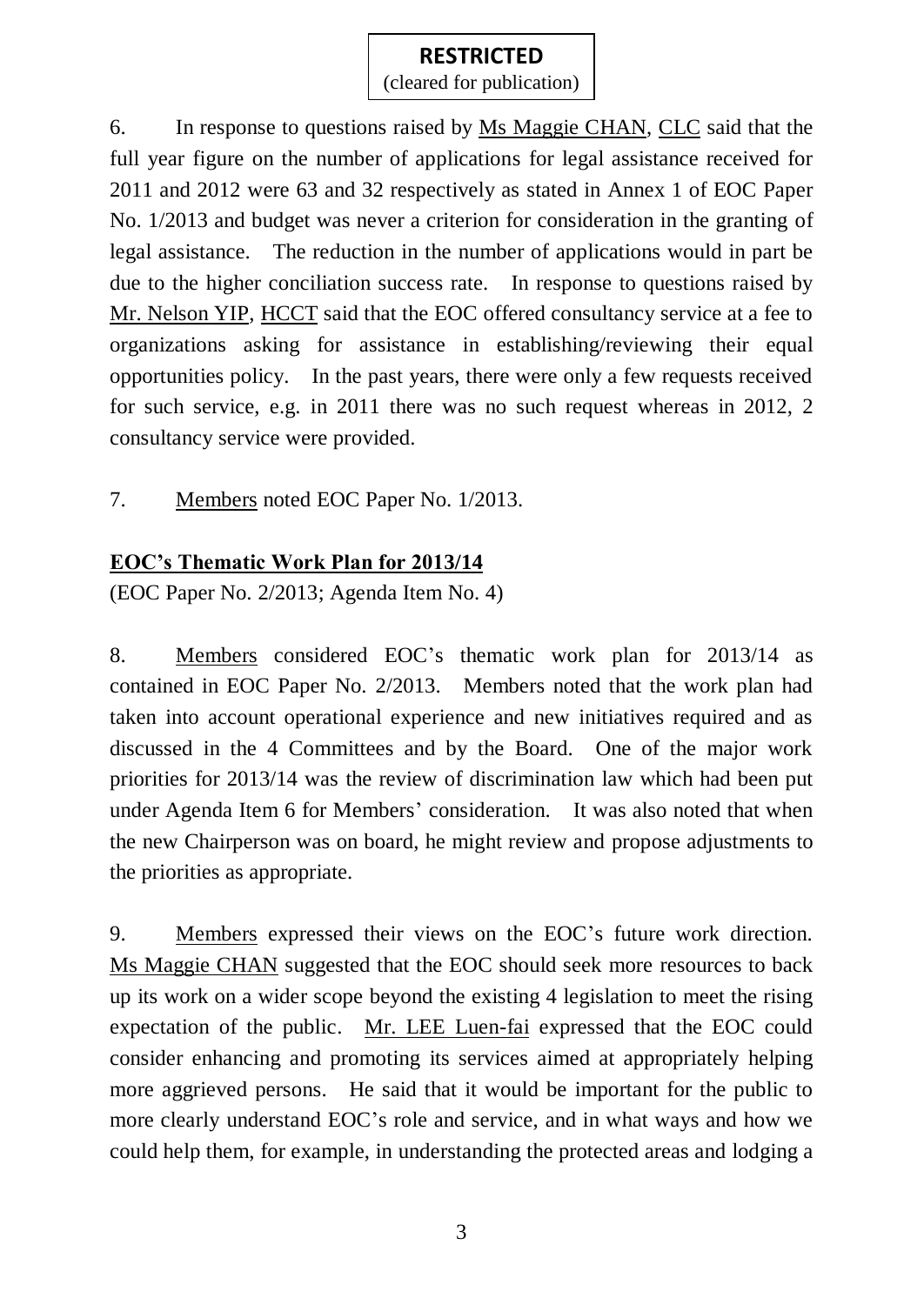(cleared for publication)

complaint. Ms Winnie NG opined that the EOC should consult the public on the need for new protected attributes under the discrimination law like age and sexual orientation, which appeared to be prevailing important concerns in the society.

#### *(Ms Winnie NG left the meeting at this juncture.)*

10. The Hon Paul TSE suggested that more education and promotion could be done to promote equal opportunities for people with different sexual orientation and new migrants, which were currently outside EOC's jurisdiction. Ms Susanna CHIU opined that it was essential to promote equal opportunities from childhood and cultivate an awareness of equal opportunities in children and young people. Concepts of equal opportunities should be incorporated into the school curriculum. She also suggested the EOC to organize more in-depth promotional programmes targeting specific groups and using different means in effectively reaching out to them. Mr. Zaman QAMAR and Ms Garling WONG also suggested more publicity and educational programmes to promote cultural diversity and increase public understanding of EMs in Hong Kong.

11. On EOC's training and consultancy work, Mr. Nelson YIP viewed that although there has not been much consultancy work, all employees from the organizations concerned would benefit. He added that for the purpose of EO mainstreaming, instead of imposing a monetary charge for our consultancy work, the organization concerned could reciprocate in kind through "extended delivery" by organizing training courses for their own staff through their in-house trainers, after acquiring the knowledge from the EOC. In response to questions raised by Dr. Sandra TSANG on EOC's staffing resources in the complaints handling function, DPA said that there were several entry level officer vacancies due to staff promotion to a higher rank. To fill the vacancies, the Commission had taken the opportunity to introduce an Officer Trainee Scheme with the objective of building a team of multi-skilled officers. The Officers would have to be exposed to other functional areas outside complaints handling to acquire different knowledge and competencies. To facilitate the rotational posting, two additional posts outside normal establishment were created. The recruitment has taken some time due to the large number of applications and the time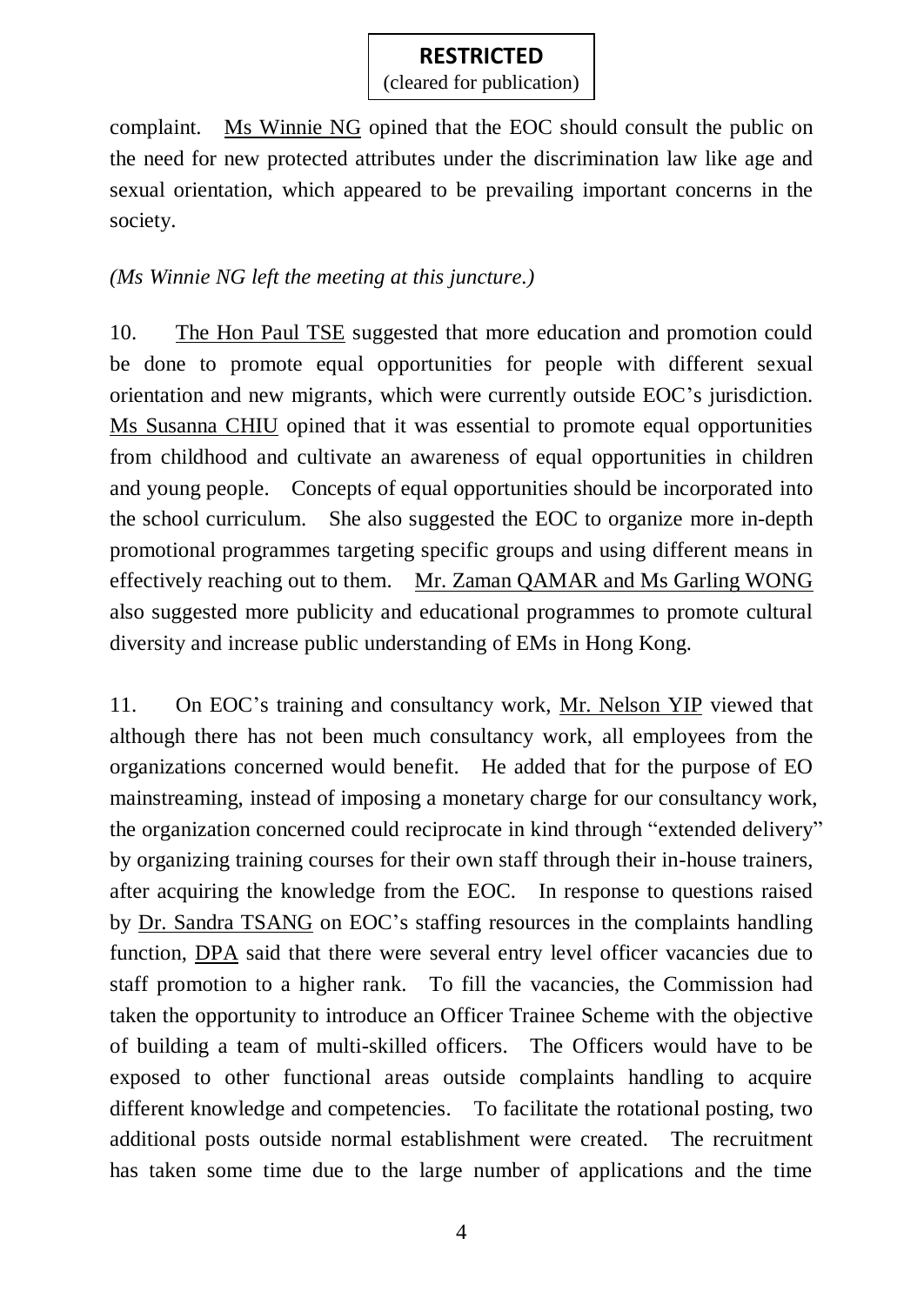(cleared for publication)

required to work out the details of the Scheme. All vacancies have since been filled and the successful candidates would commence employment in early April. C/EOC added that with more multi-skilled employees in the EOC, its flexibility in staff deployment would be much enhanced.

## 12. Members noted EOC Paper No. 2/2013.

# **Reports of the Legal & Complaints Committee (LCC), Community Participation & Publicity Committee (CPPC), Policy and Research Committee (PARC) and Administration & Finance Committee (A&FC)**

(EOC Paper No. 3/2013; Agenda Item No. 5)

13. Members considered EOC Paper No. 3/2013 which presented important matters raised and decisions made at the meetings of the 4 Committees established under the EOC.

14. Ms Susanna CHIU, Convener of A&FC reported that all the EOC performance targets for the calendar 2012 (whole year) had either been met or exceeded. EOC staff's hard work in achieving the good performance on all fronts was much appreciated. In addition, in the last A&FC Meeting, Members had considered the EOC's draft budget for 2013/14, which was now put under Agenda item 7 for discussion. Ms CHIU informed that a deficit budget was expected for 2013/14. Details were contained in EOC Paper No. 4/2013.

15. Members noted EOC Paper No. 3/2013.

*(Members proceeded to discuss EOC Paper No. 4/2013 at this juncture)*

# **Draft Annual Budget of the Commission for 2013/14**

(EOC Paper No. 4/2013; Agenda Item No. 7)

16. EOC Paper No. 4/2013 outlined the draft annual budget for 2013/14. The draft budget had been considered and endorsed by A&FC. Ms Susanna CHIU, Convener of A&FC reiterated that a deficit budget was expected for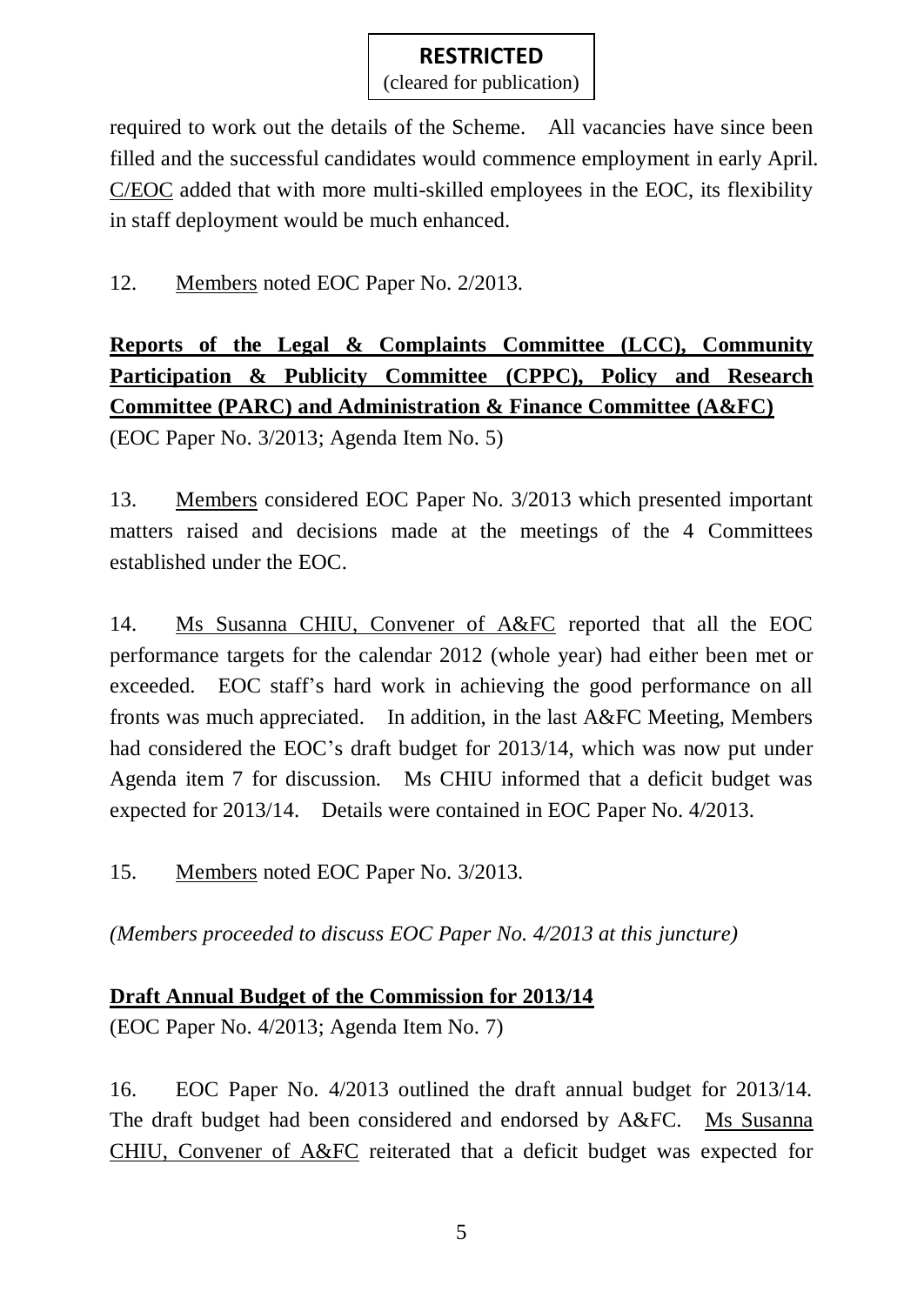(cleared for publication)

2013/14 as there would be insufficient funds from the recurrent account to cover all the projected expenditures. A large portion of the estimated deficit was due to the increase in office rent as EOC's submission to the Government for additional subvention to cover the rental increase was turned down. A&FC Members considered it unreasonable for the Government not to provide additional subvention for rent increase which was a recurrent expenditure item.

17. ACCT briefed Members on further details on the variance between the EOC's budget for 2012/13 and the draft budget for 2013/14, and explained the need to set aside \$9.42M from the General Reserve to meet the projected expenditures in 2013/14 and 2014/15 as listed in paragraph 7 of EOC Paper No. 4/2013.

*(The Hon Paul TSE left the meeting at this juncture.)*

18. Members expressed their views on EOC's budget. Ms Susanna CHIU said that it was important for the EOC to maintain a balanced budget as would be expected by the public. Mr. LEE Luen-fai said that the EOC should be provided with a permanent office premises so that it could operate independently free from financial risks arising from rental market fluctuations. Dr. Sandra TSANG stressed that the EOC should not need to worry about its recurrent budget in the performance of its functions.

19. After deliberations, Members approved the proposal to set aside \$9.42M from the General Reserve for use as listed in paragraph 7 of EOC Paper No. 4/2013. The EOC Office was requested to arrange a meeting for Members to meet with the relevant Government officials as soon as possible to discuss recurrent subvention for EOC's additional rental, the purchase of a permanent office when its lease expired in December 2014 and if relocating to another office building was required in due course, to request the Government to directly make arrangements to set up the new office.

*(Members proceeded to consider EOC Paper No. 5/2013 at this juncture)*

#### **The Discrimination Law Review**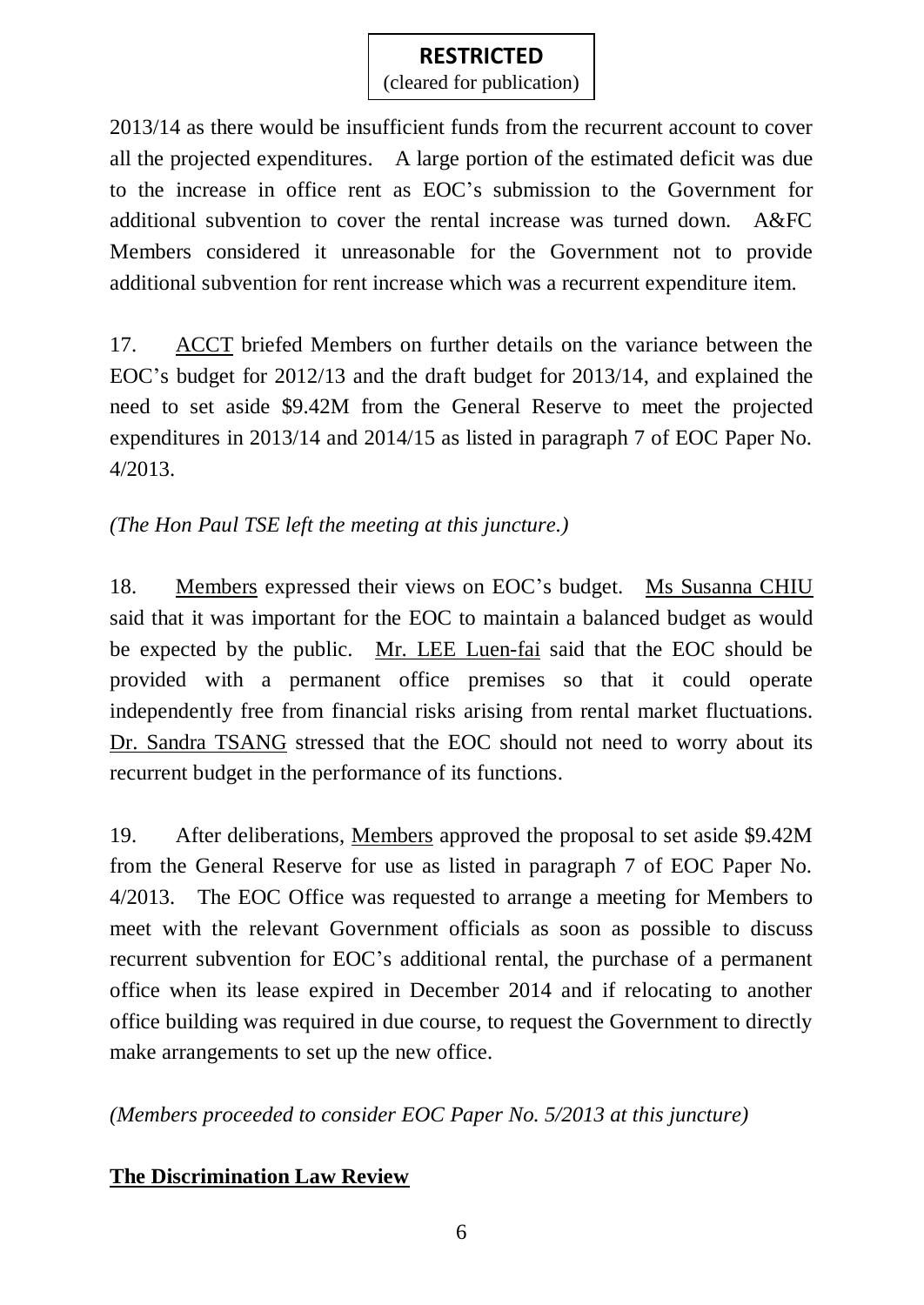(cleared for publication)

(EOC Paper No. 5/2013; Agenda Item No. 6)

20. EOC Paper No. 5/2013 provided information on a comprehensive review of the existing four anti-discrimination ordinances to be undertaken with the objective to modernize and harmonize them and to consider whether protections should be given to new groups in the discrimination law. CLC briefed Members on the paper.

21. Members noted that an internal working group would be set up to look into the subject and a draft consultation document was in the process of being produced and stakeholders and the public would be consulted in due course. Members would be kept posted on the developments and they were invited to join the discussion of the working group when more details were available.

[Post-meeting note: A Special EOC Meeting has been scheduled for 18 April 2013 (Thursday) from 4:30pm to 6:30pm in the EOC Conference Room to consider further details of the Discrimination Law Review.]

22. Members noted EOC Paper No. 5/2013.

#### **V. Any Other Business**

# **Tea Gathering to celebrate the 100th EOC Meeting**

23. As this was  $EOC's 100<sup>th</sup>$  meeting, Members would have a celebration informally at a nearby venue after the meeting.

#### **Vote of Thanks**

24. Ms Susanna CHIU moved and Members supported in expressing their heartfelt thanks to the Chairperson, Mr. W K LAM for his leadership and contribution to the Commission in the past 3 years. Under his leadership, the work of the EOC had been brought to a new height and public's confidence in the EOC had been significantly enhanced. Mr. W K LAM thanked Members for their support in the past years and expressed that his work in the EOC had